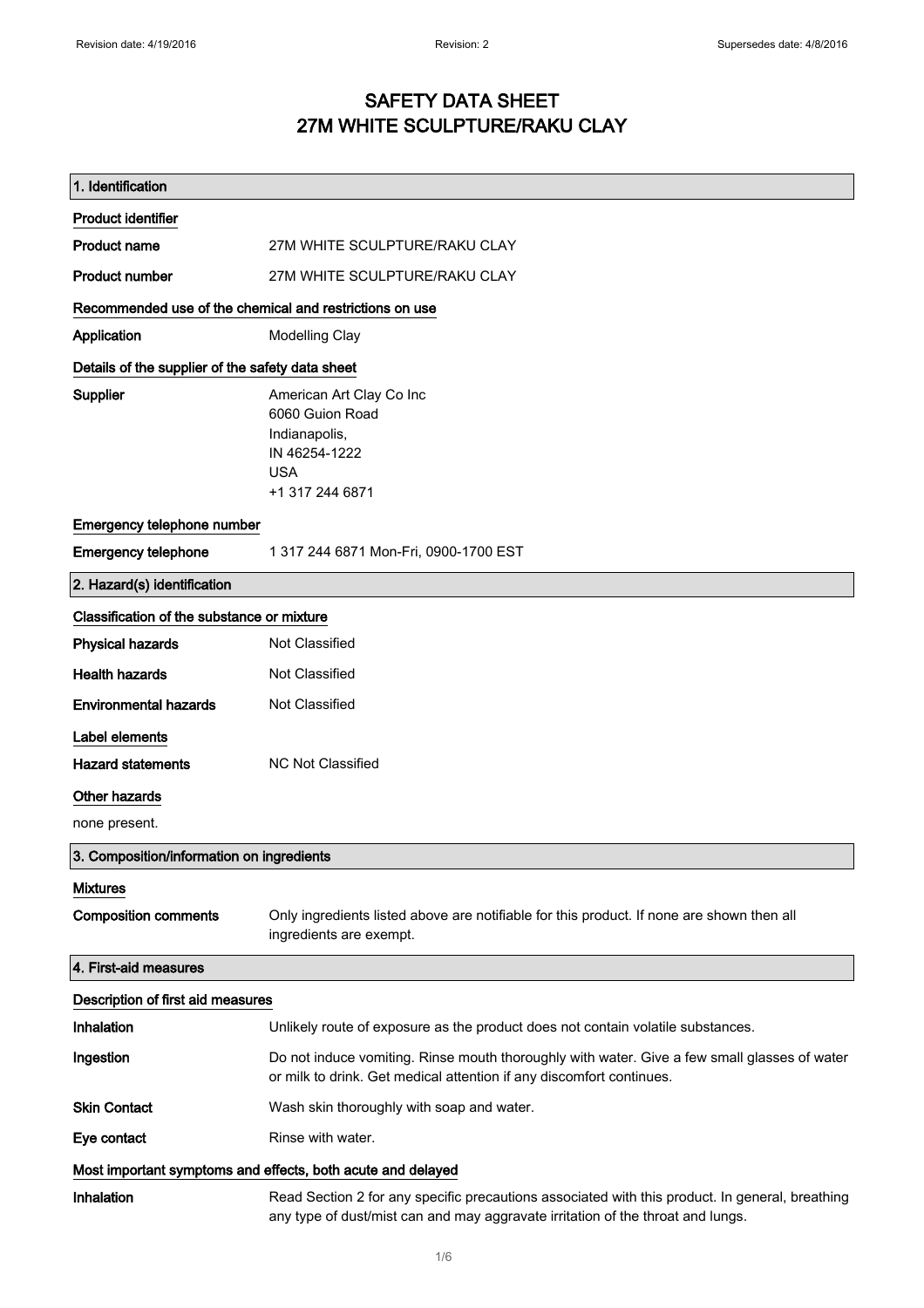| Ingestion                                                    | Read Section 2 for any specific precautions associated with the use of this product. Products<br>with specific warnings about ingestion will give guidance there.                                                                                                                                           |
|--------------------------------------------------------------|-------------------------------------------------------------------------------------------------------------------------------------------------------------------------------------------------------------------------------------------------------------------------------------------------------------|
| <b>Skin contact</b>                                          | Read Section 2 for any specific precautions associated with the use of this product. In general<br>most ceramic glazes, clays and special products will tend to have a drying effect on the skin<br>and may cause some sensitivity to users with sensitive skin.                                            |
| Eye contact                                                  | Read Section 2 for any specific precautions associated with the use of this product. In general<br>most ceramic and special products contain materials that maybe abrasive to eyes. Keeping<br>materials from contacting the eyes is prudent. If contact does occur, flush with clean water, do<br>not rub. |
|                                                              | Indication of immediate medical attention and special treatment needed                                                                                                                                                                                                                                      |
| Notes for the doctor                                         | Treat symptomatically.                                                                                                                                                                                                                                                                                      |
| 5. Fire-fighting measures                                    |                                                                                                                                                                                                                                                                                                             |
| <b>Extinguishing media</b>                                   |                                                                                                                                                                                                                                                                                                             |
| Suitable extinguishing media                                 | Use fire-extinguishing media suitable for the surrounding fire.                                                                                                                                                                                                                                             |
| Special hazards arising from the substance or mixture        |                                                                                                                                                                                                                                                                                                             |
| Specific hazards                                             | The product is not believed to present a hazard due to its physical nature.                                                                                                                                                                                                                                 |
| Advice for firefighters                                      |                                                                                                                                                                                                                                                                                                             |
| Special protective equipment<br>for firefighters             | Use protective equipment appropriate for surrounding materials.                                                                                                                                                                                                                                             |
| 6. Accidental release measures                               |                                                                                                                                                                                                                                                                                                             |
|                                                              | Personal precautions, protective equipment and emergency procedures                                                                                                                                                                                                                                         |
| <b>Personal precautions</b>                                  | For personal protection, see Section 8.                                                                                                                                                                                                                                                                     |
| <b>Environmental precautions</b>                             |                                                                                                                                                                                                                                                                                                             |
| <b>Environmental precautions</b>                             | Please read Section 2 completely. If any environmental warnings such as; H411 or H412 are<br>listed in Section 2, please use appropriate procedures when disposing of product and<br>container. Do not put materials into waterways or sewers.                                                              |
| Methods and material for containment and cleaning up         |                                                                                                                                                                                                                                                                                                             |
| Methods for cleaning up                                      | Collect spillage for reclamation or absorb in vermiculite, dry sand or similar material.                                                                                                                                                                                                                    |
| Reference to other sections                                  | For waste disposal, see Section 13. For personal protection, see Section 8.                                                                                                                                                                                                                                 |
| 7. Handling and storage                                      |                                                                                                                                                                                                                                                                                                             |
| Precautions for safe handling                                |                                                                                                                                                                                                                                                                                                             |
| Usage precautions                                            | Read label before use. Do not eat, drink or smoke when using this product. Good personal<br>hygiene procedures should be implemented. Wash hands and any other contaminated areas<br>of the body with soap and water before leaving the work site.                                                          |
| Conditions for safe storage, including any incompatibilities |                                                                                                                                                                                                                                                                                                             |
| <b>Storage precautions</b>                                   | Store in tightly-closed, original container in a dry and cool place.                                                                                                                                                                                                                                        |
| Specific end uses(s)                                         |                                                                                                                                                                                                                                                                                                             |
| Specific end use(s)                                          | The identified uses for this product are detailed in Section 1.2.                                                                                                                                                                                                                                           |
| 8. Exposure Controls/personal protection                     |                                                                                                                                                                                                                                                                                                             |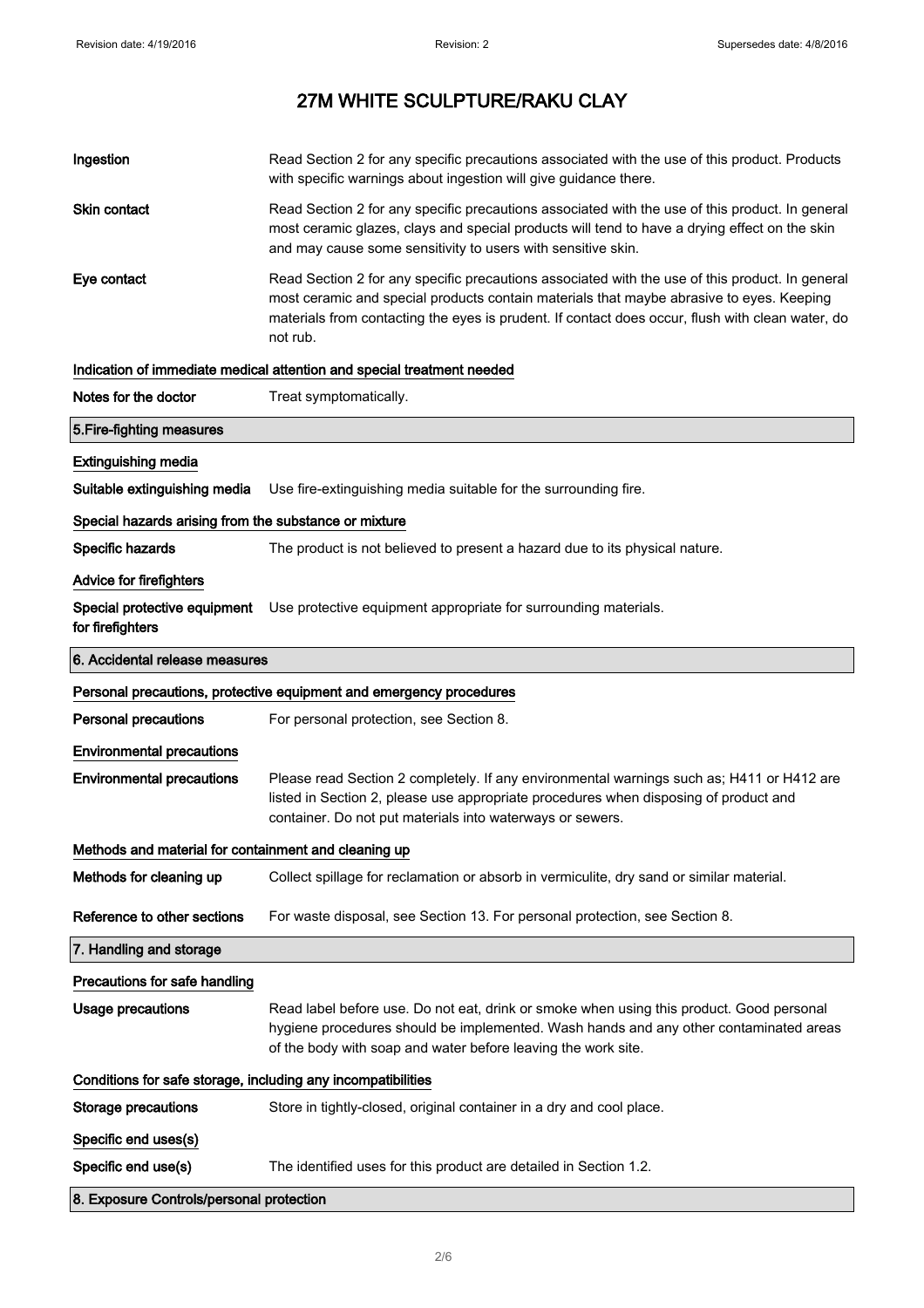| Ingredient comments                 | Only ingredients listed n Section 3 are notifiable for this product. If none are shown then all<br>ingredients are exempt.                                                                                           |
|-------------------------------------|----------------------------------------------------------------------------------------------------------------------------------------------------------------------------------------------------------------------|
| <b>Exposure controls</b>            |                                                                                                                                                                                                                      |
| Appropriate engineering<br>controls | No specific ventilations requirements unless the "FAN" pictogram is shown above or specified<br>in Section 2.                                                                                                        |
| Eye/face protection                 | No specific eve protection required unless the "EYE PROTECTION" pictogram is shown<br>above or specified in Section 2.                                                                                               |
| Hand protection                     | No specific hand protection required unless the "HAND PROTECTION" pictogram is shown<br>above or specified in Section 2.                                                                                             |
| Hygiene measures                    | Using good personal hygiene practices is always appropriate. Keeping a clean work space,<br>cleaning up properly when done, and not eating, drinking or smoking when using this product.                             |
| <b>Respiratory protection</b>       | No specific respiratory protection required unless the "RESPIRATOR" pictogram is shown<br>above or specified in Section 2. Using the appropriate certified protection for the operation is<br>important if required. |

### 9. Physical and Chemical Properties

#### Information on basic physical and chemical properties

| Appearance                                      | Solid.                    |
|-------------------------------------------------|---------------------------|
| Color                                           | Various colors.           |
| Odor                                            | Almost odorless.          |
| <b>Odor threshold</b>                           | No information available. |
| рH                                              | 6-8                       |
| <b>Melting point</b>                            | No information available. |
| Initial boiling point and range                 | No information available. |
| Flash point                                     | No information available. |
| <b>Evaporation rate</b>                         | No information available. |
| Flammability (solid, gas)                       | No information available. |
| Upper/lower flammability or<br>explosive limits | No information available. |
| Vapour pressure                                 | No information available. |
| <b>Relative density</b>                         | Greater than 1.0          |
| Solubility(ies)                                 | Not applicable.           |
| <b>Partition coefficient</b>                    | No information available. |
| <b>Auto-ignition temperature</b>                | Not applicable.           |
| <b>Decomposition Temperature</b>                | No information available. |
| <b>Viscosity</b>                                | No information available. |
| <b>Explosive properties</b>                     | none                      |
| <b>Oxidising properties</b>                     | none                      |
| Other information                               | Not applicable.           |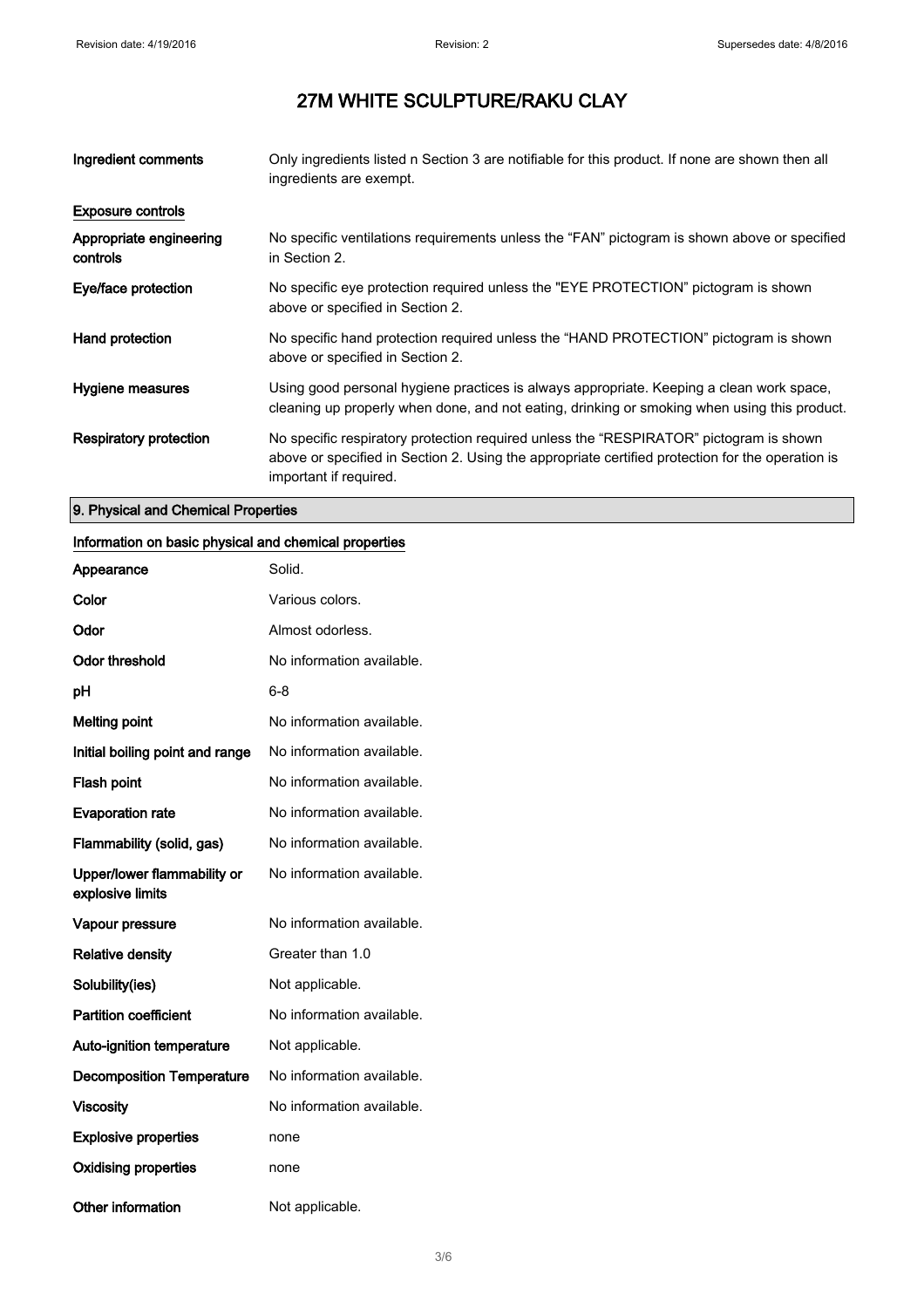| 10. Stability and reactivity          |                                                                                                                                                                                                                                                |
|---------------------------------------|------------------------------------------------------------------------------------------------------------------------------------------------------------------------------------------------------------------------------------------------|
| Reactivity                            | There are no known reactivity hazards associated with this product.                                                                                                                                                                            |
| <b>Stability</b>                      | No particular stability concerns.                                                                                                                                                                                                              |
| Possibility of hazardous<br>reactions | None known.                                                                                                                                                                                                                                    |
| Conditions to avoid                   | None known.                                                                                                                                                                                                                                    |
| Materials to avoid                    | None known.                                                                                                                                                                                                                                    |
| Hazardous decomposition<br>products   | None known.                                                                                                                                                                                                                                    |
| 11. Toxicological information         |                                                                                                                                                                                                                                                |
| Information on toxicological effects  |                                                                                                                                                                                                                                                |
| <b>Toxicological effects</b>          | Please read Section 2 thoroughly to understand the toxicological risks, (if any) and<br>precautions for safe use (if any).                                                                                                                     |
| Skin corrosion/irritation             |                                                                                                                                                                                                                                                |
| <b>Skin sensitization</b>             |                                                                                                                                                                                                                                                |
| <b>Skin sensitisation</b>             | Based on available data the classification criteria are not met.                                                                                                                                                                               |
| Eye contact                           | May cause temporary eye irritation.                                                                                                                                                                                                            |
| 12. Ecological Information            |                                                                                                                                                                                                                                                |
| Ecotoxicity                           | Please read Section 2 completely. If any environmental warnings such as; H411 or H412 are<br>listed in Section 2, please use appropriate procedures when disposing of product and<br>container. Do not put materials into waterways or sewers. |
| Toxicity                              |                                                                                                                                                                                                                                                |
| Toxicity                              | Please read Section 2 completely. If any environmental warnings such as; H411 or H412 are<br>listed in Section 2, please use appropriate procedures when disposing of product and<br>container. Do not put materials into waterways or sewers. |
| Persistence and degradability         |                                                                                                                                                                                                                                                |
| Persistence and degradability         | No data available.                                                                                                                                                                                                                             |
| Biodegradation                        | Not inherently biodegradable.                                                                                                                                                                                                                  |
| <b>Bioaccumulative potential</b>      |                                                                                                                                                                                                                                                |
| <b>Partition coefficient</b>          | No information available.                                                                                                                                                                                                                      |
| Mobility in soil                      |                                                                                                                                                                                                                                                |
| <b>Mobility</b>                       | Semi-mobile.                                                                                                                                                                                                                                   |
| Results of PBT and vPvB assessment    |                                                                                                                                                                                                                                                |
| Results of PBT and vPvB<br>assessment | This product does not contain any substances classified as PBT or vPvB.                                                                                                                                                                        |
| Other adverse effects                 |                                                                                                                                                                                                                                                |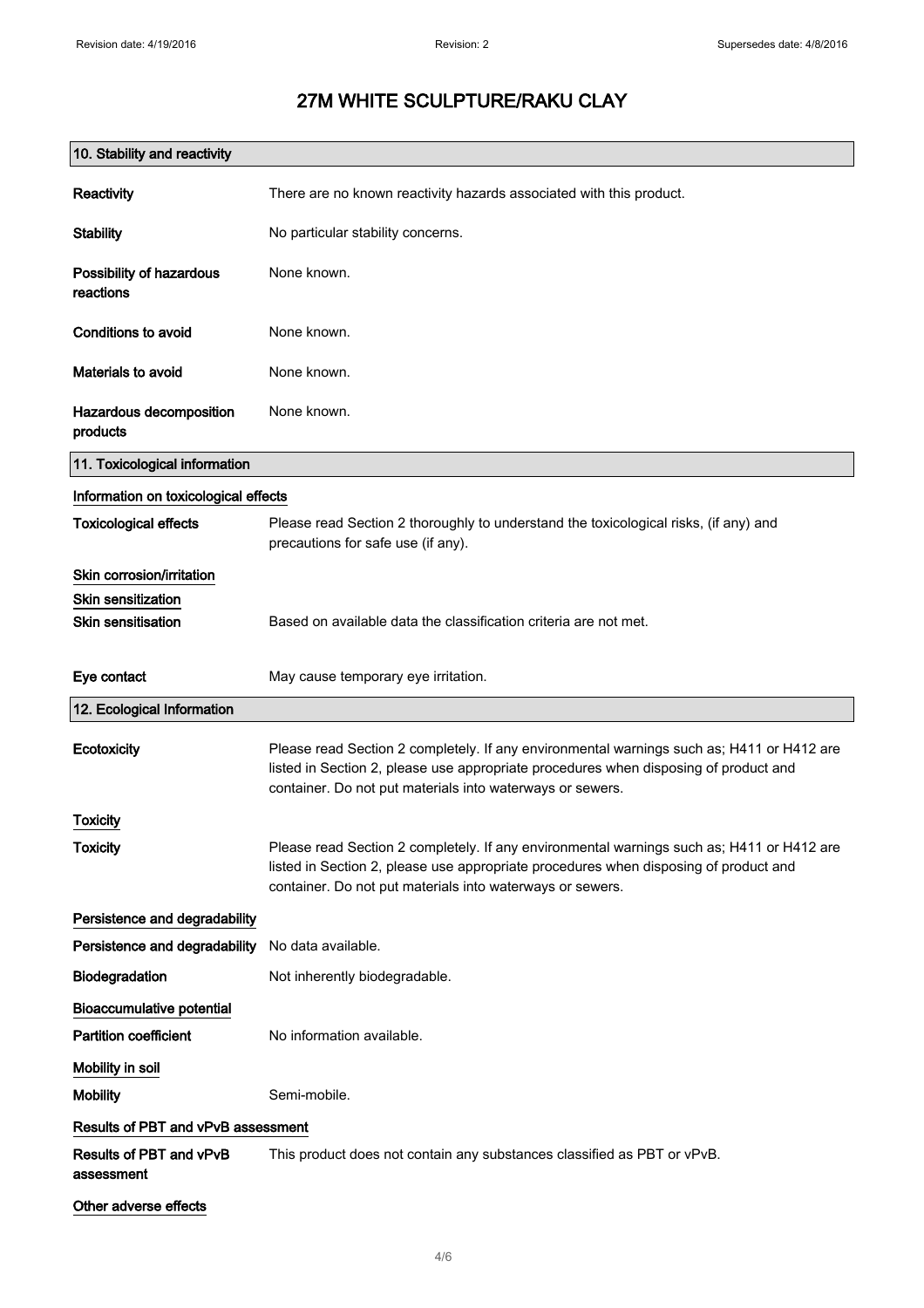| Other adverse effects                                                                                                                                                                               | None known.                                                                                                                                                                                  |
|-----------------------------------------------------------------------------------------------------------------------------------------------------------------------------------------------------|----------------------------------------------------------------------------------------------------------------------------------------------------------------------------------------------|
| 13. Disposal considerations                                                                                                                                                                         |                                                                                                                                                                                              |
| Waste treatment methods                                                                                                                                                                             |                                                                                                                                                                                              |
| <b>General information</b>                                                                                                                                                                          | Dispose of waste product or used containers in accordance with local regulations When<br>handling waste, the safety precautions applying to handling of the product should be<br>considered. |
| 14. Transport information                                                                                                                                                                           |                                                                                                                                                                                              |
| General                                                                                                                                                                                             | The product is not covered by international regulations on the transport of dangerous goods<br>(IMDG, IATA, DoT).                                                                            |
| <b>UN Number</b>                                                                                                                                                                                    |                                                                                                                                                                                              |
| Not applicable.                                                                                                                                                                                     |                                                                                                                                                                                              |
| UN proper shipping name                                                                                                                                                                             |                                                                                                                                                                                              |
| Not applicable.                                                                                                                                                                                     |                                                                                                                                                                                              |
| Transport hazard class(es)                                                                                                                                                                          |                                                                                                                                                                                              |
| No transport warning sign required.                                                                                                                                                                 |                                                                                                                                                                                              |
| Packing group                                                                                                                                                                                       |                                                                                                                                                                                              |
| Not applicable.                                                                                                                                                                                     |                                                                                                                                                                                              |
| <b>Environmental hazards</b>                                                                                                                                                                        |                                                                                                                                                                                              |
| <b>Environmentally Hazardous Substance</b>                                                                                                                                                          |                                                                                                                                                                                              |
| Please refer to Section 2 for any environmental hazards associated with this product. If H411/H412 warnings are shown then<br>please verify packaging and labeling requirements for larger volumes. |                                                                                                                                                                                              |
| Special precautions for user                                                                                                                                                                        |                                                                                                                                                                                              |
| Not applicable.                                                                                                                                                                                     |                                                                                                                                                                                              |
| Transport in bulk according to Not applicable.<br>Annex II of MARPOL 73/78<br>and the IBC Code                                                                                                      |                                                                                                                                                                                              |
| 15. Regulatory information                                                                                                                                                                          |                                                                                                                                                                                              |
| <b>US State Regulations</b><br>None of the ingredients are listed or exempt.                                                                                                                        | California Proposition 65 Carcinogens and Reproductive Toxins                                                                                                                                |
| Inventories                                                                                                                                                                                         |                                                                                                                                                                                              |
| Canada - DSL/NDSL<br>All the ingredients are listed or exempt.                                                                                                                                      |                                                                                                                                                                                              |
| <b>US-TSCA</b><br>All the ingredients are listed or exempt.                                                                                                                                         |                                                                                                                                                                                              |
| US - TSCA 12(b) Export Notification                                                                                                                                                                 |                                                                                                                                                                                              |

All the ingredients are listed or exempt.

16. Other information